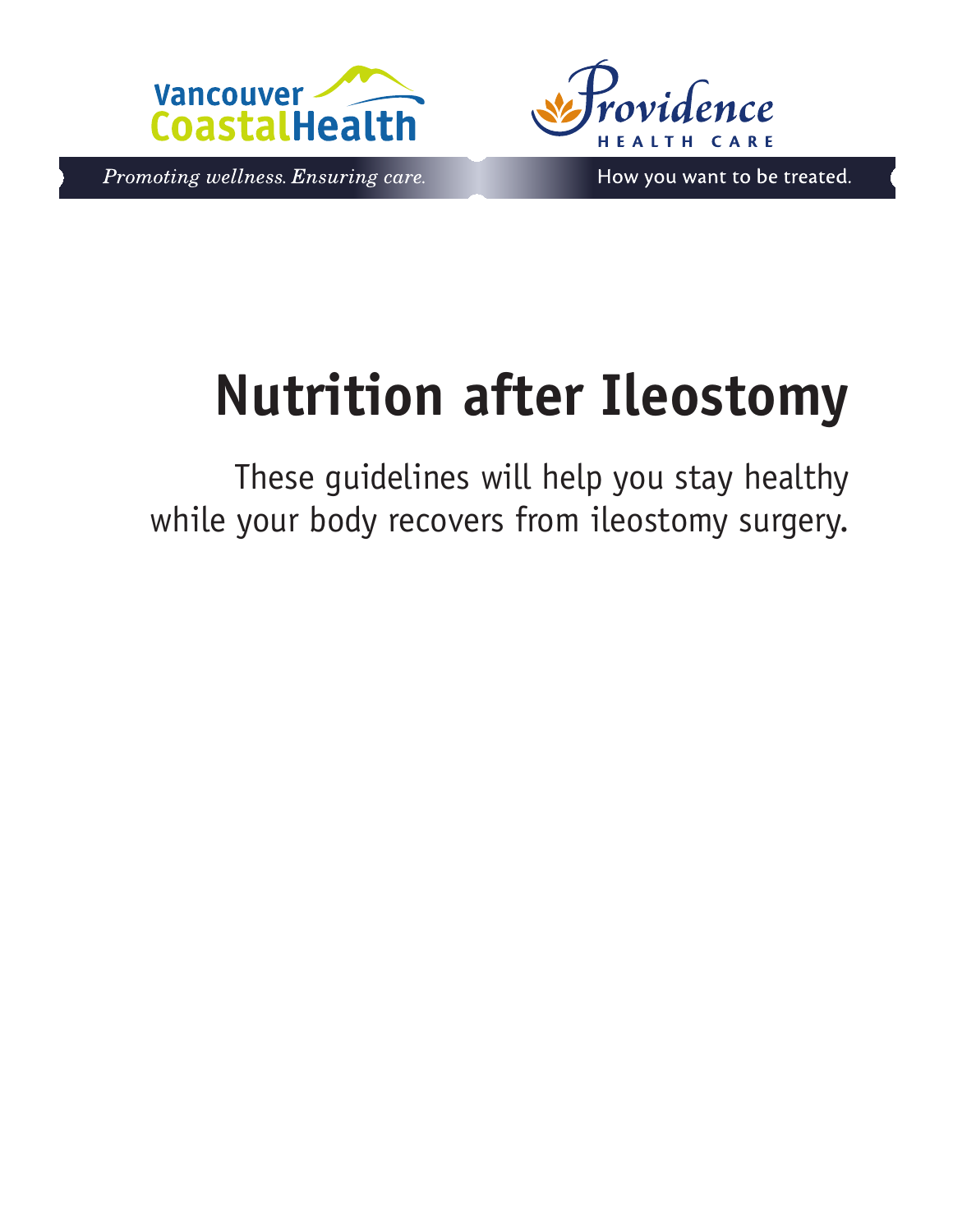# **Introduction**

|         | Quick review of intestines                                 | 3              |
|---------|------------------------------------------------------------|----------------|
|         | o Why should I read this booklet?                          | 3              |
|         | o If you feel unwell, you may be dehydrated                | $\overline{3}$ |
|         | Your first 6–8 Weeks after surgery                         |                |
|         | $\circ$ Hydration – getting enough fluid                   | $\overline{4}$ |
|         | $\circ$ Nutrition tips for a new ileostomy                 | $\overline{5}$ |
| $\circ$ | Safe food chart: soft and easily digested food ideas       | 6              |
|         | $\circ$ Sample menu: ileostomy diet during first 6–8 weeks | 9              |
|         | Troubleshooting – what do I do when?                       |                |
|         | $\circ$ Problems with gas and diarrhea (watery output)     | 11             |
| $\circ$ | Medications that can help gas and/or diarrhea              | 11             |
| $\circ$ | Food triggers for watery output, gas, odour and colour     | 12             |
|         | $\circ$ Problems with food blockage                        | 13             |
|         | Help – Phone numbers and websites                          |                |
|         | <b>Nutrition Counselling</b>                               | 14             |
|         | $\circ$ Resources for ileostomy information and/or support | 14             |
|         | <b>Beyond surgery</b>                                      |                |
| $\circ$ | Progressing to a regular diet                              | 15             |
|         | Resources for other health information                     | 15             |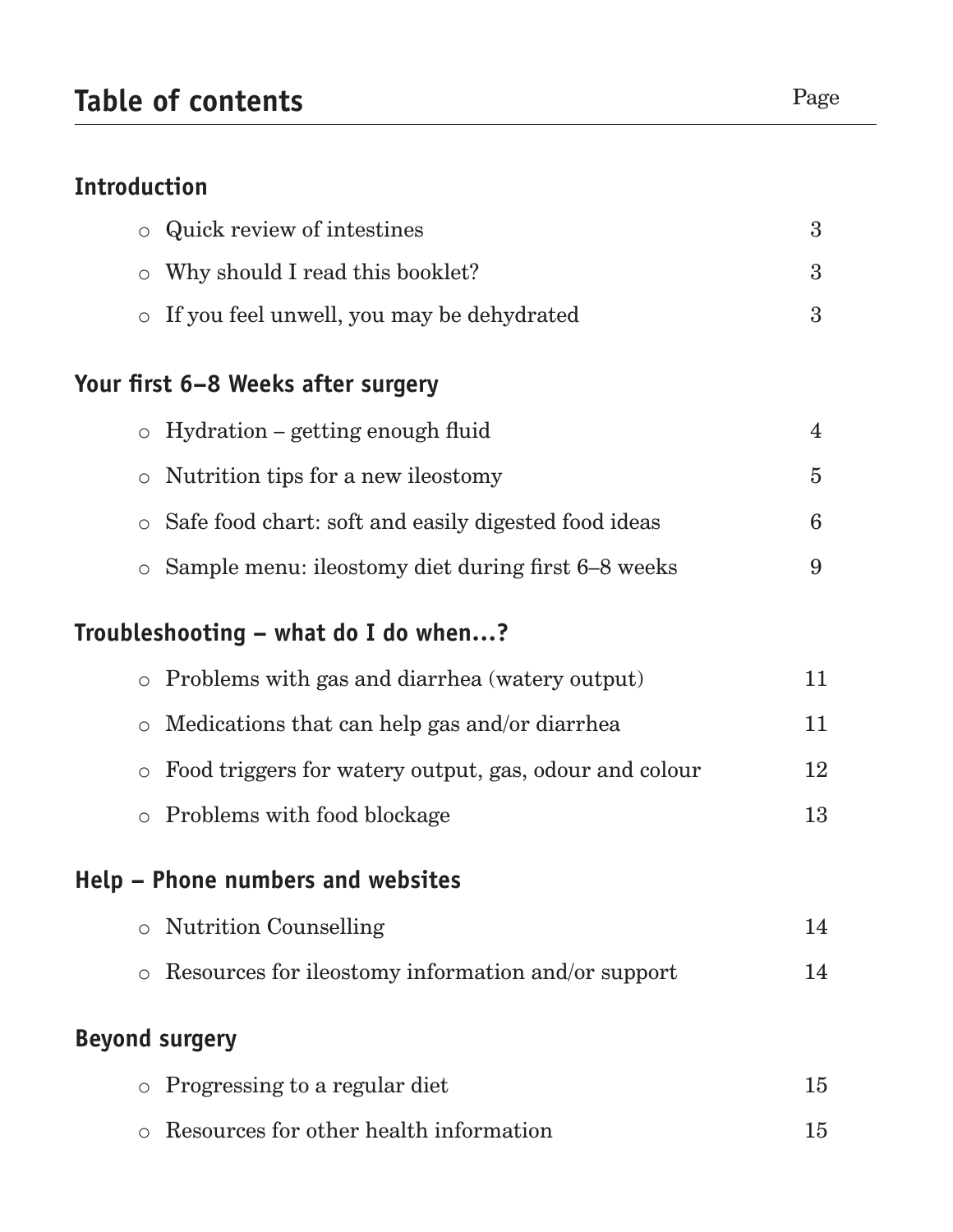Your ileostomy surgery date:

# **Introduction**

# **A quick review of your intestines**

When you swallow food, it lands in your stomach. After that the contents move to your small bowel. Most digestion happens in this long and narrow muscular tube. The small bowel is where proteins, fats and vitamins are absorbed. Next the contents enter your colon (also known as the large bowel). The colon absorbs water and electrolytes. The contents turn from liquid to formed bowel movements in the colon.



You have an ileostomy now. This is the name for an ostomy created from the last part of the small bowel. In other words, you are not using your colon.

# **Why should I read this booklet?**

At first your ileostomy outputs will be very watery. This puts you at risk for dehydration. You need to drink plenty of fluid. Also, your bowel will be swollen after surgery. This swelling puts you at risk for a food blockage. You need to chew food well and be careful with food choices during the first **six to eight weeks after surgery**. This booklet will help guide you through these challenges.

# **If you are feeling unwell, you may be dehydrated**

 $\Box$  Drink extra fluids. Refer to hydration (next page)



**If this feeling persists, consult your doctor. You may need to get your sodium, potassium and magnesium blood levels checked.**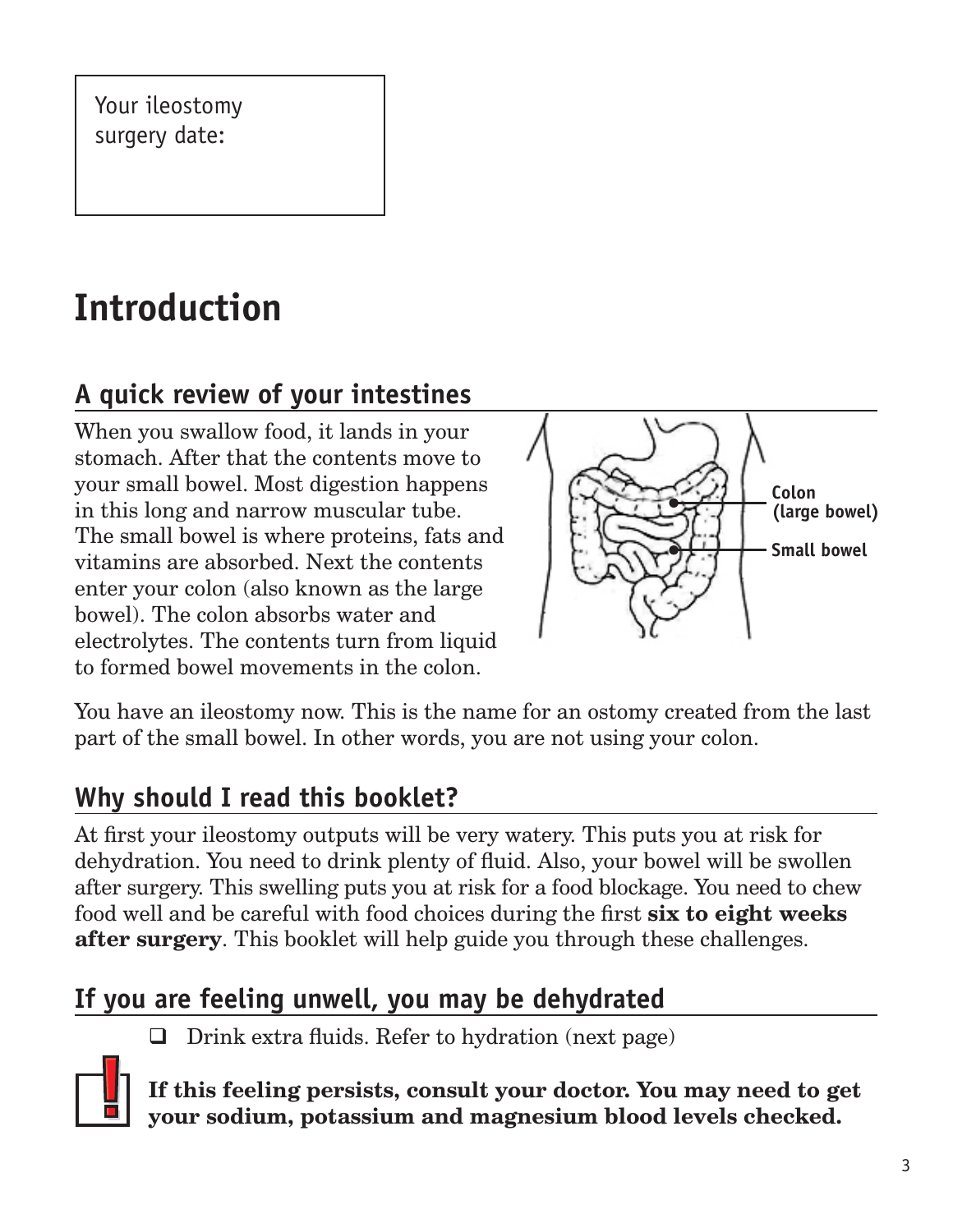# **Your first 6-8 weeks after surgery**

# **Hydration – getting enough fluid**

#### *Signs of dehydration:*

- o feeling thirsty
- o stomach cramping
- o feeling dizzy or light-headed
- o dry skin, mouth or tongue
- o confusion
- o dark coloured urine
- o decreased urine output
- o restless or agitated feelings

#### *How much fluid should you drink?*

You need to drink more fluid than you did before your surgery. Usually this means at least 2000 mL (8 cups) every day. Typically people need to drink an extra 500 mL-750 mL (2 - 3 cups). Fluid needs will vary with ileostomy output. Discuss your individual situation with the dietitian if you have diabetes, heart or kidney problems and/or fluid retention.

Your personalized goal is to drink at least  $\text{mL}$ 

( \_\_\_ cups) of fluid daily.

### *Ideas to help you manage your fluid intake:*

- Drink fluids throughout the day in order to maximize absorption.
- Develop a schedule or pattern of drinking fluids (such as drinking a glass of fluid every 2 hours) and stick to it as much as possible.
- Bring a beverage with you when you are going out.
- Drink bottled water when traveling if water safety is questionable.

#### *You will need to drink extra fluids when:*

- You have signs of dehydration (see above list).
- Your ileostomy output is higher than usual.
- You are sweating more than usual (example during hot weather)

#### Note: If your output is greater than 1500 mL/d (6 cups/d) refer to trouble shooting section on page 12.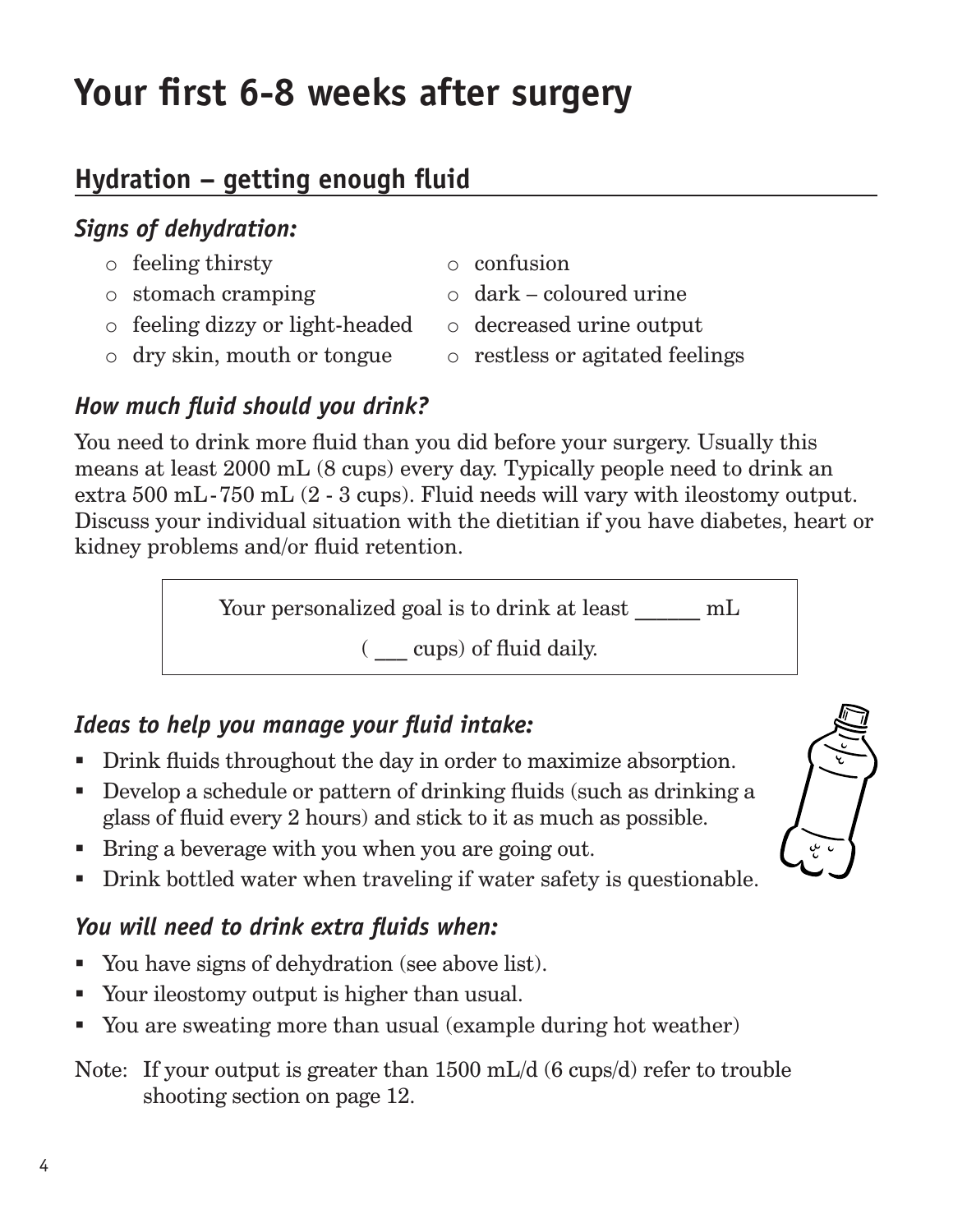### **Nutrition tips for a new ileostomy**

#### *1. Drink a variety of fluids in addition to water. Suggested fluids:*

- o Vegetable juice
- o Tea caffeine free ideally but also green and black teas
- o Soup squash soup, carrot soup, miso soup, congee, chicken noodle soup, pureed vegetable & beef barley soup
- o Coconut water
- o Fruit juice diluted or over ice



- o Milk and substitutes choose fortified versions of soy milk, oat milk, hemp milk, coconut milk & almond milk
- o Kefir, smoothie, lassi, milkshake and yogurt drinks
- o Hot chocolate and Malted drinks (like Horlicks & Milo )

#### *2. 3Cs: Cut, cook and chew. Cut food into slender bite-sized pieces. Cook vegetables. Chew all food well.*

#### *3. Choose only easily digested food. See the chart on pages 6-8*

- o Eat every 2 to 4 hours: Try for 3 meals and 2 snacks.
- o Include safe protein food (found on page 6) at every meal to help with healing and strength.
- <sup>o</sup> Include soluble fibre daily (marked with **\*** on safe food list)

#### *4. Take a chewable daily multivitamin with minerals.*

Examples include: "Centrum Select® chewables" and Jamieson® "Regular Vita-Vim Multi Chewable™"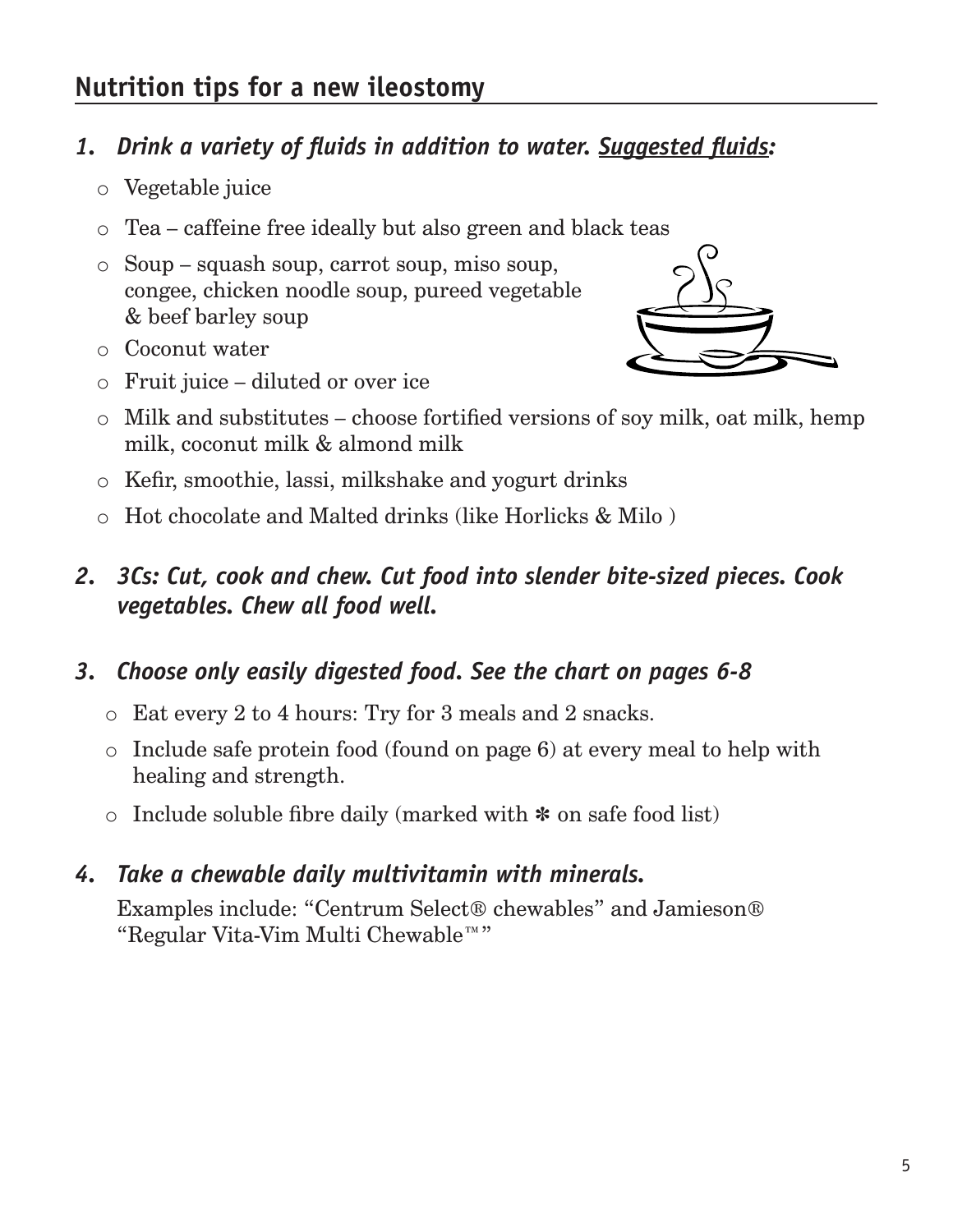| First 6–8 Weeks: Can use left column as grocery list                                                                                                                                                                                                                                                                   |                                                                                                                                                                                                                                                                                                                                          |  |  |  |
|------------------------------------------------------------------------------------------------------------------------------------------------------------------------------------------------------------------------------------------------------------------------------------------------------------------------|------------------------------------------------------------------------------------------------------------------------------------------------------------------------------------------------------------------------------------------------------------------------------------------------------------------------------------------|--|--|--|
| <b>Safe Starchy Food</b>                                                                                                                                                                                                                                                                                               | <b>Avoid These Risky Foods</b>                                                                                                                                                                                                                                                                                                           |  |  |  |
| Cereals: oatmeal*, cream of wheat,<br>Cheerios <sup>®*</sup> , Rice Krispies <sup>®</sup> ,<br>Flakes, Puffs, oats*<br>Grains: Rice (any type), pasta,<br>barley*, couscous & soft quinoa.<br>Baked goods: smooth<br>textured soft breads,<br>buns, pancakes,<br>muffins, chapatti,<br>tortillas, roti, etc.           | Any baked goods with seeds/nuts<br>and/or visible pieces of grains:<br>Granola<br>Bran muffins<br>$\blacksquare$<br>Bran cereals<br>п<br>Grainy breads<br>Dense breads like pumpernickel<br>п                                                                                                                                            |  |  |  |
| <b>Safe Protein Food</b>                                                                                                                                                                                                                                                                                               | <b>Avoid These Risky Foods</b>                                                                                                                                                                                                                                                                                                           |  |  |  |
| Meats: chicken, turkey, beef, pork<br>Seafood: crab, halibut, mackerel,<br>oysters, clams,<br>salmon, sardines,<br>scallops, shrimp,<br>trout, tuna, etc.<br>Other: Tofu, cheese, yogurt, eggs<br>Preparation notes:<br>Choose smooth nut butters*<br>Chose mushy lentils<br>Hummus*<br>$\bigcirc$<br>Dahl*<br>$\circ$ | Beef Jerky<br>Г<br>Sausage casings<br>п<br>RAW eggs<br>п<br>RAW fish and seafood until at<br>least 4 weeks from surgery then<br>seaweed free sushi is okay.<br>Whole nuts – any kind<br>Large seeds – pine nuts, pumpkin<br>seeds, sunflower seeds<br>Large whole legumes like<br>п<br>chickpeas and soybeans<br>(also known as edamame) |  |  |  |
| Lentil soup*<br>$\circ$<br>Split pea soup*<br>$\circ$<br>Tempeh – cut into small pieces                                                                                                                                                                                                                                | Firm meat alternates like bean<br>п<br>curd skin unless softened or cut<br>into small pieces.                                                                                                                                                                                                                                            |  |  |  |

**\* SOLUBLE FIBRE:** Particularly good sources of soluble fibre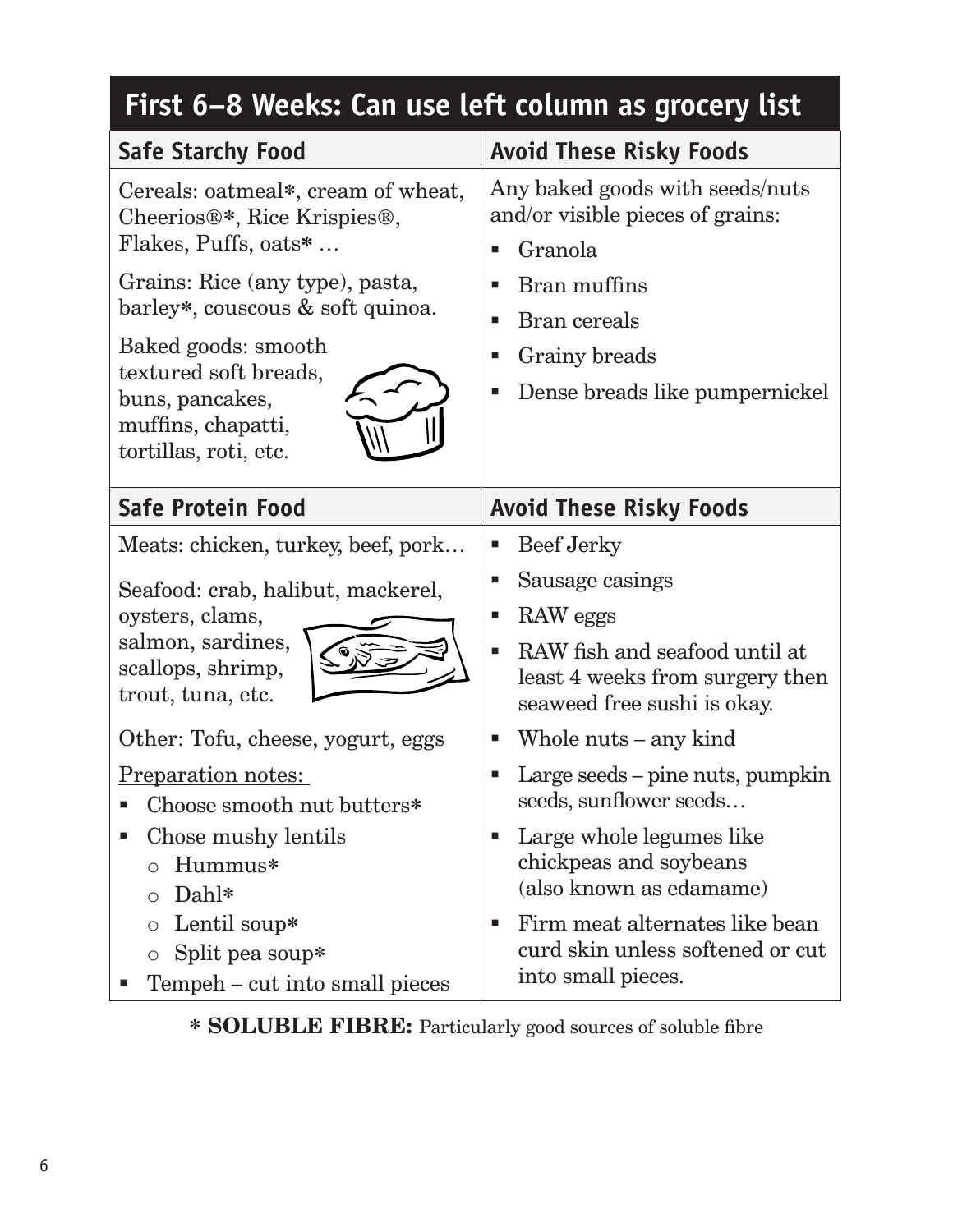| First 6–8 Weeks continued                                                                                                                                                                                                                                                                                                                                                                                       |                                                                                                                                                                                                                                                                                                                                                                                                                                                                      |  |  |  |
|-----------------------------------------------------------------------------------------------------------------------------------------------------------------------------------------------------------------------------------------------------------------------------------------------------------------------------------------------------------------------------------------------------------------|----------------------------------------------------------------------------------------------------------------------------------------------------------------------------------------------------------------------------------------------------------------------------------------------------------------------------------------------------------------------------------------------------------------------------------------------------------------------|--|--|--|
| <b>Safe Vegetables</b>                                                                                                                                                                                                                                                                                                                                                                                          | <b>Avoid These Risky Vegetables</b>                                                                                                                                                                                                                                                                                                                                                                                                                                  |  |  |  |
| Easily digested vegetables include:<br>vegetable juice<br>canned crushed tomato<br>ш<br>tomato paste<br>п<br>relish – sweet & dill but not corn<br><u>Preparation notes:</u><br>Cut into slices<br>$\circ$ avocado* – ripe<br>Cook in thin sticks until soft:<br>■<br>carrots*<br>$\circ$<br>parsnip*<br>$\circ$<br>$turnip*$<br>$\circ$<br>Cook and cut into very<br>п<br>small pieces:<br>broccoli<br>$\circ$ | Mushrooms (pieces)<br>П<br>Popcorn $+$ corn kernels<br>ш<br>Thick vegetable skins<br>П<br>Salads and other raw vegetables<br>ш<br>(exception is ripe avocado)<br>Firm vegetables with skin:<br>ш<br>lima beans<br>$\bigcirc$<br>grape tomatoes<br>$\circ$<br>peas (small amounts okay)<br>$\circ$<br>Stringy vegetables:<br>п<br>artichoke<br>$\bigcirc$<br>asparagus<br>O<br>bean sprouts<br>$\circ$<br><b>Brussels sprouts</b><br>$\circ$<br>cabbage<br>$\bigcirc$ |  |  |  |
| bok choy<br>$\circ$<br>cauliflower<br>$\circ$<br>sweet peppers<br>$\bigcirc$<br>onions & garlic<br>$\bigcirc$<br>Remove thick skins:<br>potato*<br>yam <sup>*</sup><br>$\circ$<br>squash $*$<br>$\bigcirc$<br>pumpkin*<br>$\circ$<br>eggplant*<br>$\circ$<br>Puree until smooth<br>п<br>vegetable soups<br>$\circ$<br>mushrooms<br>$\circ$<br>spinach<br>$\bigcirc$                                             | celery (tiny cooked bits okay)<br>$\bigcirc$<br>kale<br>$\circ$<br>nori/sushi rolls/ seaweed<br>$\circ$<br>okra<br>$\bigcirc$<br>sauerkraut<br>$\circ$<br>spinach (unless pureed)<br>$\circ$<br>string beans<br>$\circ$<br>Note: Cooked beets are safe but<br>turn ostomy output red which<br>is alarming after surgery.<br>See Troubleshooting section                                                                                                              |  |  |  |

**\* SOLUBLE FIBRE:** Particularly good sources of soluble fibre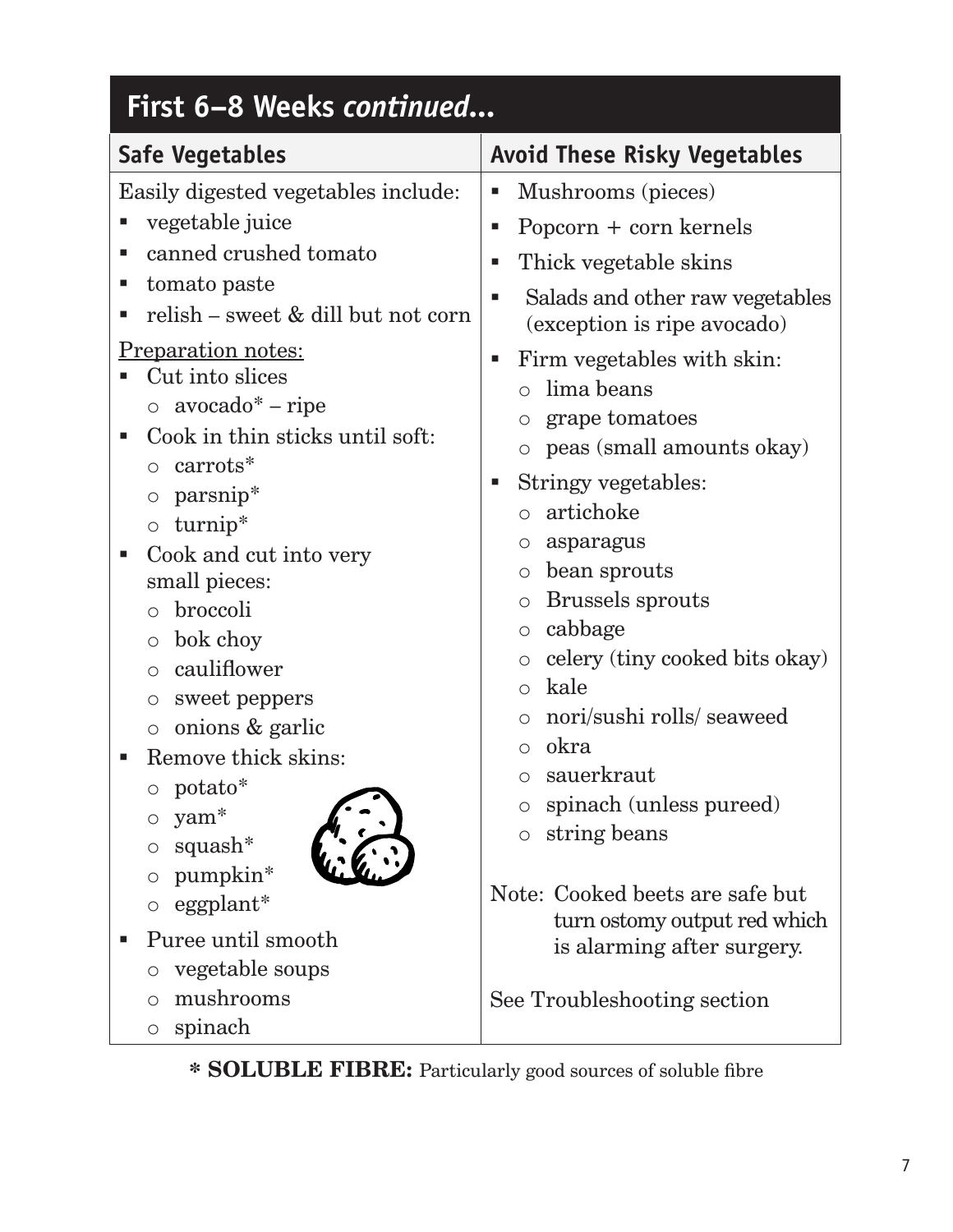| First 6-8 Weeks continued<br><b>Safe Fruits</b>                                                                                                                                                                                                                                                                                                                                                                                                                                                                                | <b>Avoid These Risky Fruits</b>                                                                                                                                                                                                                                                                                                                                                                                                                                           |
|--------------------------------------------------------------------------------------------------------------------------------------------------------------------------------------------------------------------------------------------------------------------------------------------------------------------------------------------------------------------------------------------------------------------------------------------------------------------------------------------------------------------------------|---------------------------------------------------------------------------------------------------------------------------------------------------------------------------------------------------------------------------------------------------------------------------------------------------------------------------------------------------------------------------------------------------------------------------------------------------------------------------|
| Easily digested fruits include:<br>applesauce*<br>ripe banana*<br>ш<br>soft ripe seedless melon*<br>п<br>canned apricots*<br>ш<br>canned peaches*<br>ш<br>canned pears*<br>ш<br>canned mandarins*<br>п<br>raspberries (handful only).<br>Preparation notes:<br>Peel thick – skinned fruits:<br>apples*<br>$\circ$<br>$pears*$<br>$\bigcirc$<br>peaches*<br>$\bigcirc$<br>$\circ$ plums <sup>*</sup><br>Citrus* – remove membranes<br>$Mango* - pure$<br>п<br>Strawberries* – slice ripe<br>п<br>Dates – dice, moisten and cook | <b>Fruit skins</b><br>п<br>Citrus membranes (the stringy<br>bits separating the segments)<br>Dried fruit (including raisins,<br>п<br>dried mango, figs, dried<br>berries). Finely chopped and<br>stewed dried fruit are okay so<br>dried fruit found in baking like<br>date squares & muffins are okay.<br>Best avoided unless pureed:<br>blackberries<br>grapes<br>pineapple<br>п<br>coconut pieces<br>п<br>mango pieces<br>blueberries<br>п<br>cherries<br>rhubarb<br>■ |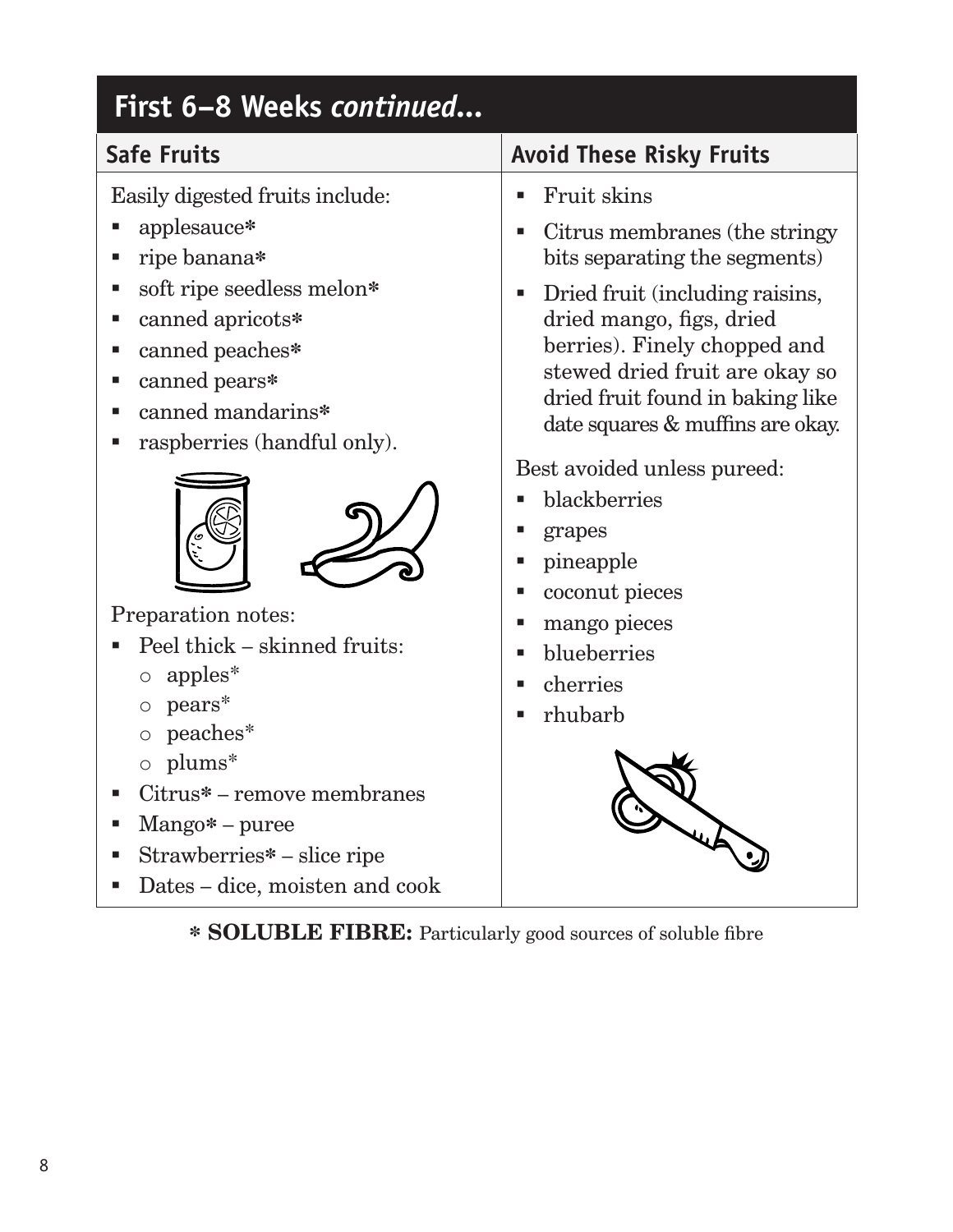# **Sample menu #1 for new ileostomy**

#### **Breakfast**

- o **Oatmeal** (try stirring in smooth peanut butter & applesauce)
- o **Orange juice** over ice to dilute (125 mL)
- o **Decaf Coffee with milk** (250 mL)
- o **Water** (125 mL)

#### **Snack**

o **Smoothie** made with mango, yogurt, ice & banana (250 mL)

#### **Lunch**

- o **Carrot ginger soup** (250 mL)
- o **½ Tuna salad sandwich**
- o **Slices of ripe avocado**
- o **Canned pears**
- o **Decaf coffee** (250 mL)

#### **Snack**

- o **Water** (500 mL)
- o **Pretzels with salt**

#### **Dinner**

- o **Chicken noodle soup** (250 mL)
- o **Marinated flank steak**
- o **Mashed potato**
- o **Canned mandarins**
- o **Herbal Tea** (250 mL)

#### **Snack**

- o **Cottage cheese**
- o **Canned peaches**
- o **Herbal tea** (250 mL)

 **Total fluid = 2500 mL**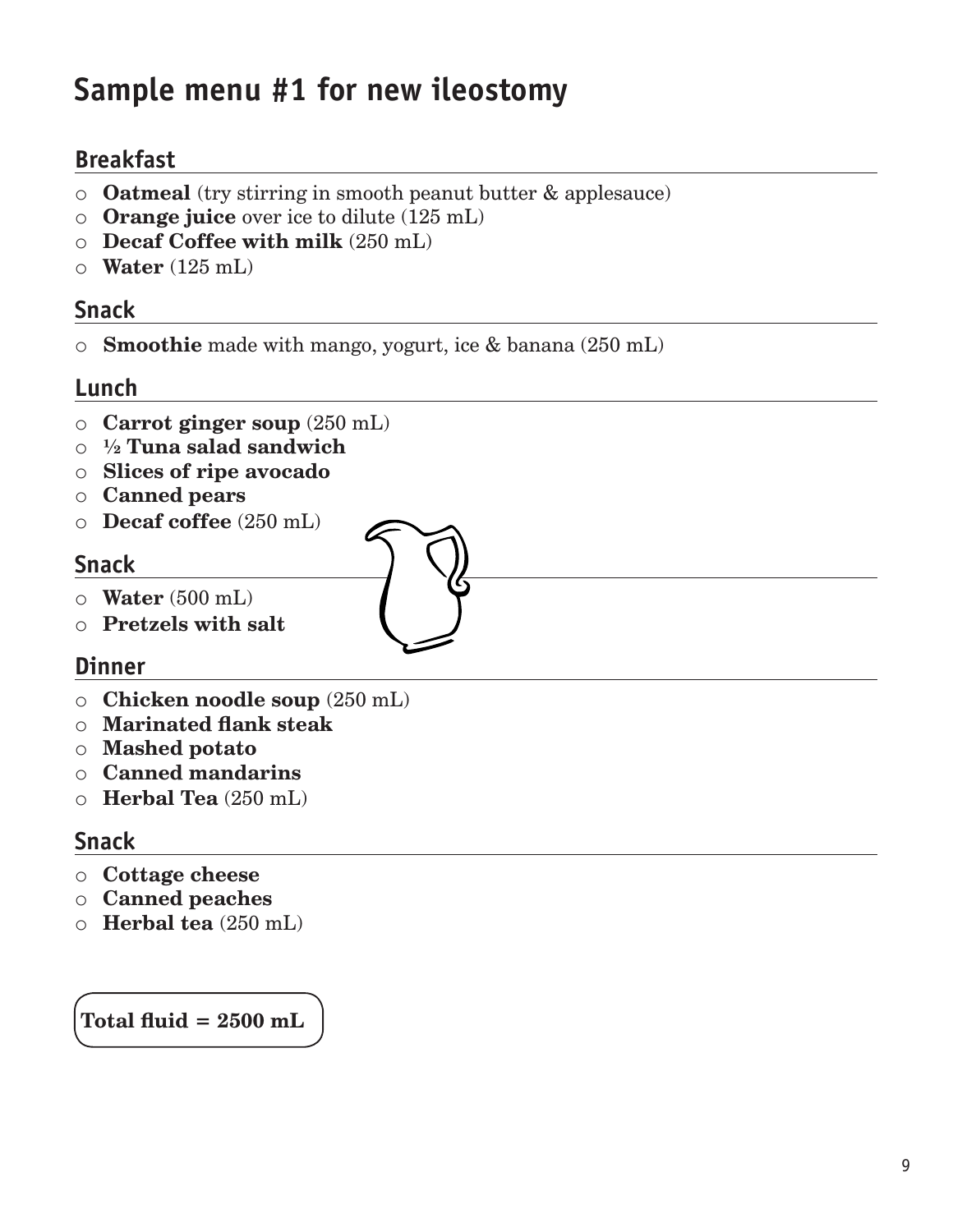# **Sample menu #2 for new ileostomy**

#### **Breakfast**

- o **Pancake**(s) topped with banana slices, cinnamon and syrup
- o **Scrambled egg**
- o **Coffee with milk** (250 mL)
- o **Milk** (250 mL)

#### **Hydration break**

o **Vegetable cocktail** (125 mL)

#### **Lunch**

- o **Butternut squash soup**(250 mL)
- o **BBQ chicken**
- o **Rice pilaf**
- o **Tea with milk** (250 mL)

#### **Afternoon Snacks**

- o **½ slice chocolate chip banana bread**
- o **Herbal tea** (375 mL)

#### **Dinner**

- o **Cream of broccoli soup** (250 mL)
- o **Pasta** topped with grated cheese sauce can be plain tomato meat, pesto (without whole pine nuts), pureed vegetable or cream sauce
- o **Melon**  thin slices of ripe honeydew
- o **Herbal tea** (250 mL)

#### **Evening Snack**

- o **Apricot nectar** (125 mL)
- o **Bread whole wheat**
- o **Smooth peanut butter**
- o **½ Banana**
- o **Steamed milk**(125 mL)

#### **Total fluid = 2250 mL**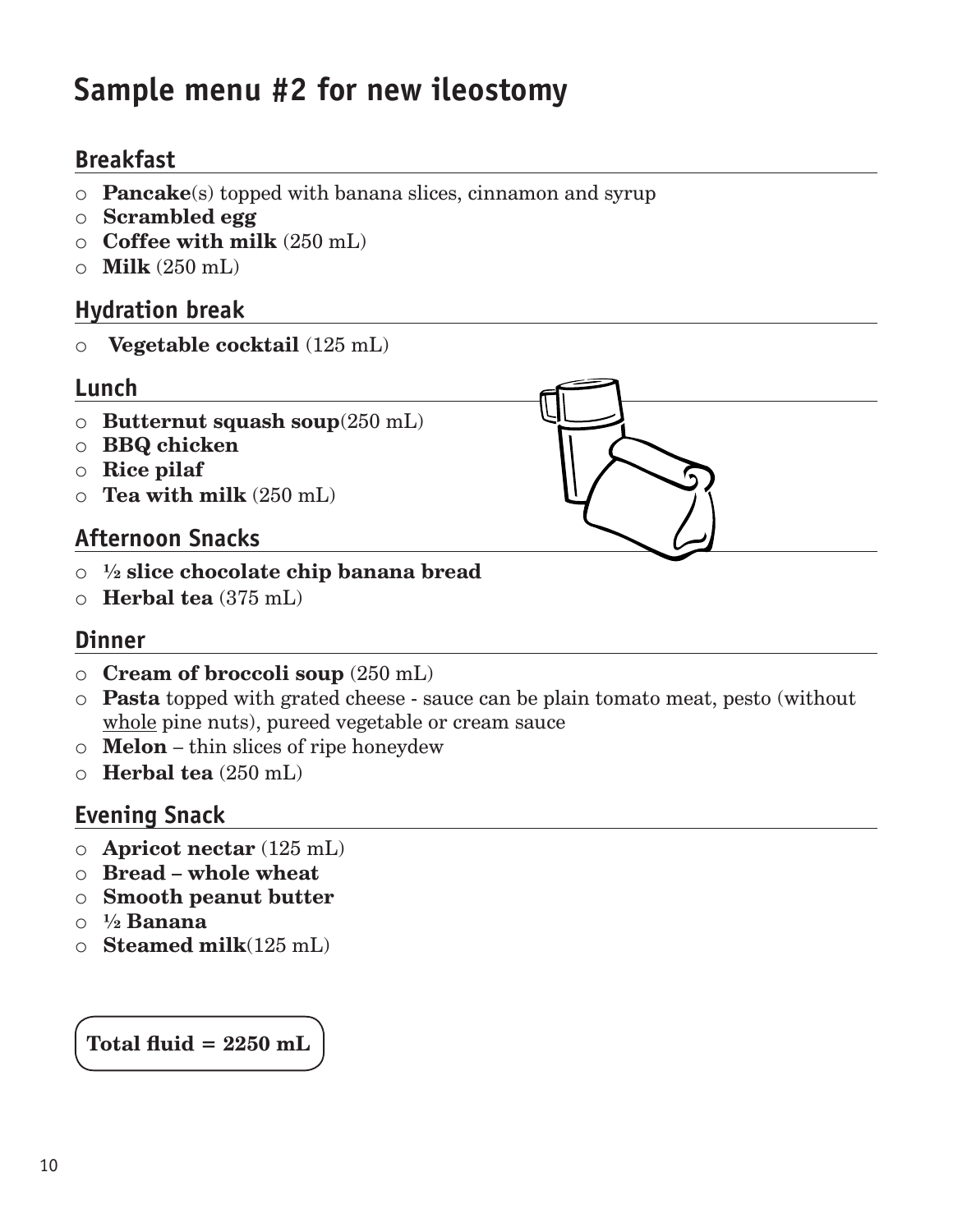# **Troubleshooting – gas and diarrhea**

# **Tips to deal with diarrhea (watery ileostomy output) and gas**

- **Eat regular meals. An empty stomach makes more gas.** 
	- o Aim for 3 well spaced meals
	- $\circ$  Add a snack if it will be more than 4 to 6 hours between meals.
	- o Skipping meals doesn't thicken or stop output
- See next page for a list of food triggers.
- If Limit drink volume to  $250$  mL  $(1 \text{ cup})$  and drink every hour.
- Try having fluids  $\frac{1}{2}$  hour after meals rather than with your meal.
- Smoking can make both diarrhea and gas worse. Try cutting down or stopping. Call 811 for tips. They may have new ideas for you.
- Lactose gas and diarrhea can be symptoms of lactose intolerance. Ask your dietitian or call 811 if you think this might be true for you. The highest lactose items are a glass milk and condensed milk.



#### **If your output remains greater than 1500mL, call your dietitian and/or ostomy nurse.**

They will ask questions, help you problem solve, and offer additional tips about other possible triggers that can increase output

# **Medications that can help gas and/or diarrhea**

- o **GasX®, OVOL®, Phazyme®** contains active ingredient simethicone which helps with gassy symptoms by breaking up big gas bubbles.
- o **BEANO®** contains enzymes that prevent gas production by helping you digest legumes and gassy vegetables.
- o **Lactaid®** contains lactase enzyme that prevent gas production by helping you digest lactose. Use when you drink a glass of milk.
- Note: Tell your pharmacists and physicians that you have an ileostomy. Avoid enteric coated medications and time release tablets. They may not be completely absorbed and should not be crushed.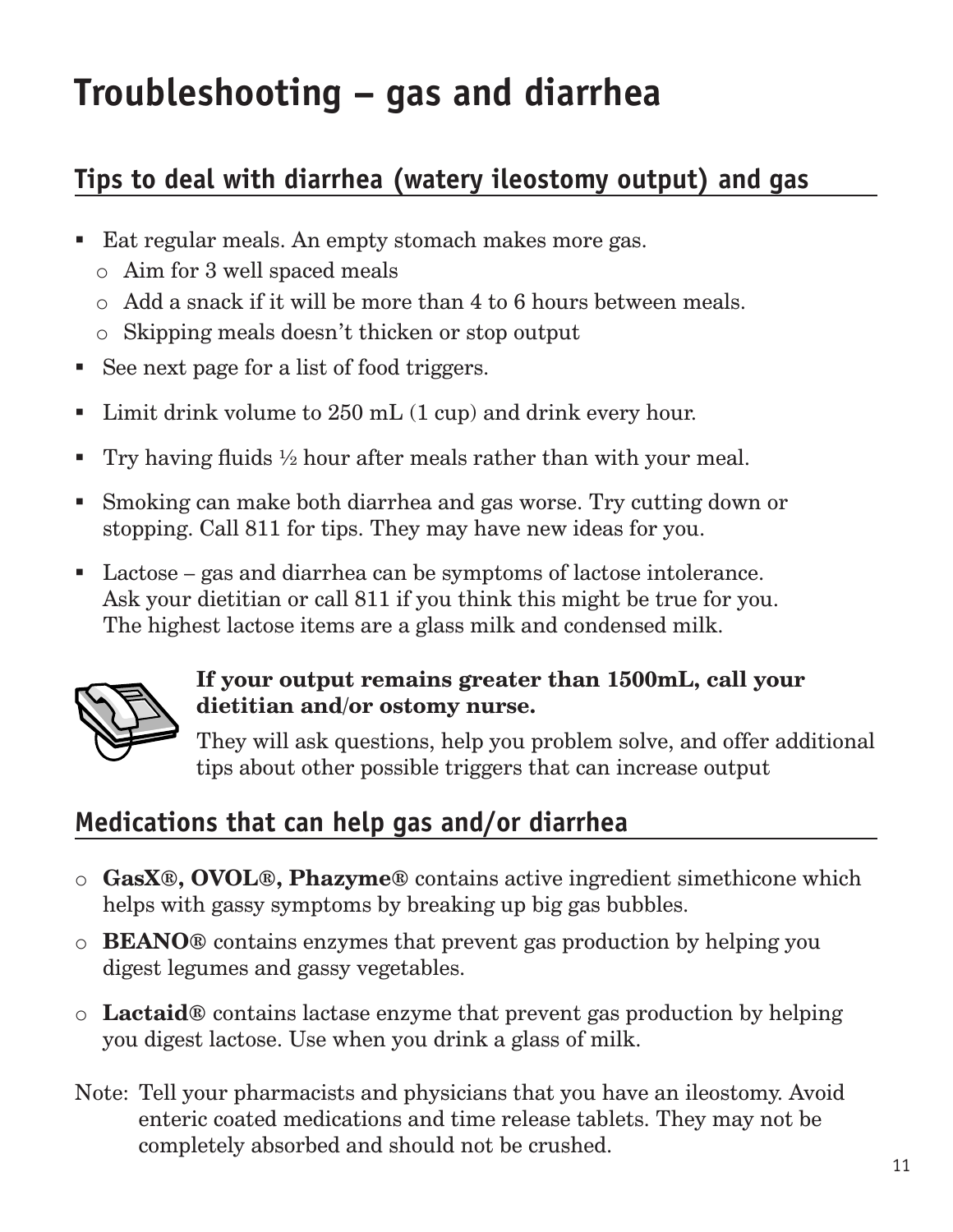| Food that makes output watery                                                                                                                                                                                                                                                      | Food that helps thicken output                                                                                                                                                                                                                                                                                               |  |  |  |  |  |
|------------------------------------------------------------------------------------------------------------------------------------------------------------------------------------------------------------------------------------------------------------------------------------|------------------------------------------------------------------------------------------------------------------------------------------------------------------------------------------------------------------------------------------------------------------------------------------------------------------------------|--|--|--|--|--|
| caffeine<br>$\circ$<br>alcohol<br>$\circ$<br>licorice<br>$\circ$<br>prune juice<br>$\bigcirc$                                                                                                                                                                                      | cheese<br>$\circ$<br>yogurt<br>$\circ$<br>noodles<br>$\bigcirc$<br>white rice<br>$\bigcirc$                                                                                                                                                                                                                                  |  |  |  |  |  |
| prunes<br>$\circ$<br>sugar free candies<br>$\circ$<br>lactose<br>$\circ$                                                                                                                                                                                                           | smooth peanut butter<br>$\circ$<br>tapioca pudding<br>$\circ$<br>marshmallows<br>$\bigcirc$<br>soluble fibre $-$ items with $*$ on safe<br>$\bigcap$<br>food list pages 6-8                                                                                                                                                  |  |  |  |  |  |
| <b>Gassy food</b>                                                                                                                                                                                                                                                                  | Things you can do to lessen gas                                                                                                                                                                                                                                                                                              |  |  |  |  |  |
| Fizzy drinks<br>soda pop<br>$\bigcirc$<br>beer<br>$\circ$<br>cider<br>$\circ$<br>Some vegetables:<br>Legumes (Dried or canned<br>$\bigcirc$<br>beans, peas and lentils)<br>Cruciferous vegetables<br>$\bigcirc$<br>(bok choy, broccoli, Brussels<br>sprouts, cabbage, cauliflower) | avoid drink straws<br>$\bigcirc$<br>do not chew gum or suck on candy<br>$\circ$<br>avoid sipping on very hot<br>beverages.<br>Try BEANO <sup>®</sup> with gassy vegetables<br>Treatments for beans & lentils<br>soak dried beans/legumes overnight<br>$\circ$<br>or 24 hours and discard fluid<br>$\circ$ rinse canned beans |  |  |  |  |  |
| Food that makes odour worse                                                                                                                                                                                                                                                        | Food that helps manage odour                                                                                                                                                                                                                                                                                                 |  |  |  |  |  |
| coffee<br>$\circ$<br>fish<br>O<br>egg yolks<br>$\circ$<br>asparagus<br>О<br>garlic<br>$\bigcirc$<br>onions<br>$\circ$                                                                                                                                                              | yogurt<br>O<br>tomato juice<br>O<br>buttermilk<br>∩<br>kefir<br>$\bigcirc$<br>finely chopped fresh parsley<br>$\circ$                                                                                                                                                                                                        |  |  |  |  |  |
|                                                                                                                                                                                                                                                                                    | Things that change the colour of ileostomy output                                                                                                                                                                                                                                                                            |  |  |  |  |  |
| beets<br>$\circ$<br>B-vitamins<br>$\circ$<br>Iron supplements<br>$\bigcirc$                                                                                                                                                                                                        | food dyes found in:<br>$\circ$<br>sports drinks<br>O<br>popsicles, candy & Jell-O<br>$\circ$                                                                                                                                                                                                                                 |  |  |  |  |  |

# **Food triggers for watery output, gas, odour and colour**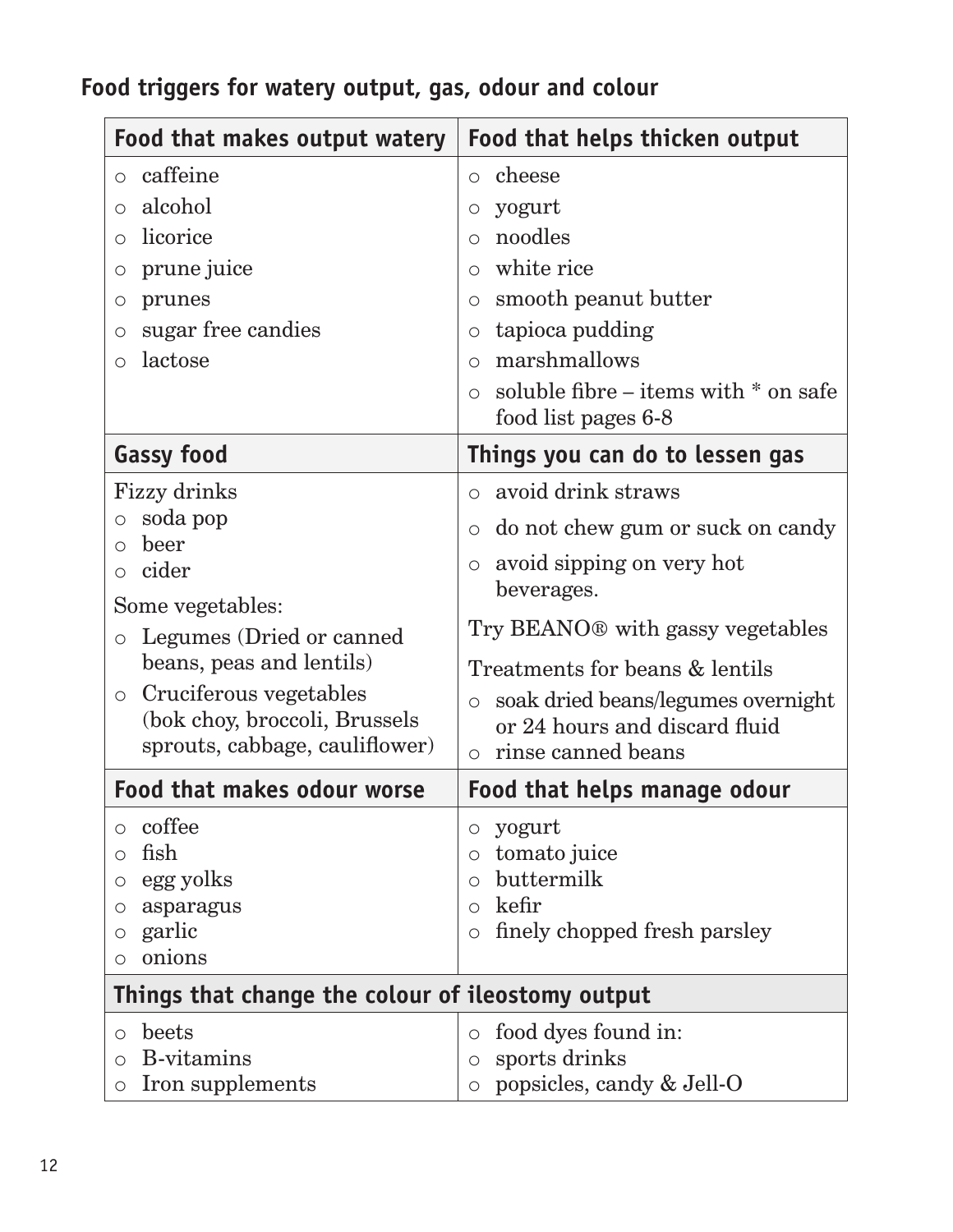### *Signs and symptoms of partial food blockage include*

- o lower output of thin clear foul smelling liquid
- o painful and/or irregular spurts of stoma output

If this is happening, stop eating solid food. Take only liquids until output has returned to normal. Try drinking a warm beverage and taking a walk. Try to massage gently around the stoma to pop out the blockage.



#### **If you also have bloating, nausea and/or vomiting or your ileostomy output has stopped seek Medical Assistance**

#### *Tips for prevention of food blockage - there are two main issues:*

**1) Particle size** – Cut food up into smaller pieces and chew well. Cut long stringy food like celery and asparagus into shorter segments.

#### **It is particularly important to cut up:**

- **Beef jerky & dried mango** These are dry, leathery and swell after eating. Best avoided or chopped up into small bits.
- **Mushrooms** Fresh & dried mushrooms swell dramatically so either avoid or chop soaked mushrooms into small pieces.

**2) Ease of digestion** – high fibre and thick skinned foods take longer to digest and may travel intact further down toward your ileostomy.

#### **Hard and poorly digested food examples:**

- **Popcorn, corn kernals, whole nuts & large seeds:** NOTE: nut and seed butters are safe and nutritious. Try different versions – peanut butter, almond butter, cashew butter, tahini…
- **Hard portions of safe foods** Be careful to avoid pits when eating olives and cherries. The core (hard centre) of pineapple which is often in fruit salads is best avoided.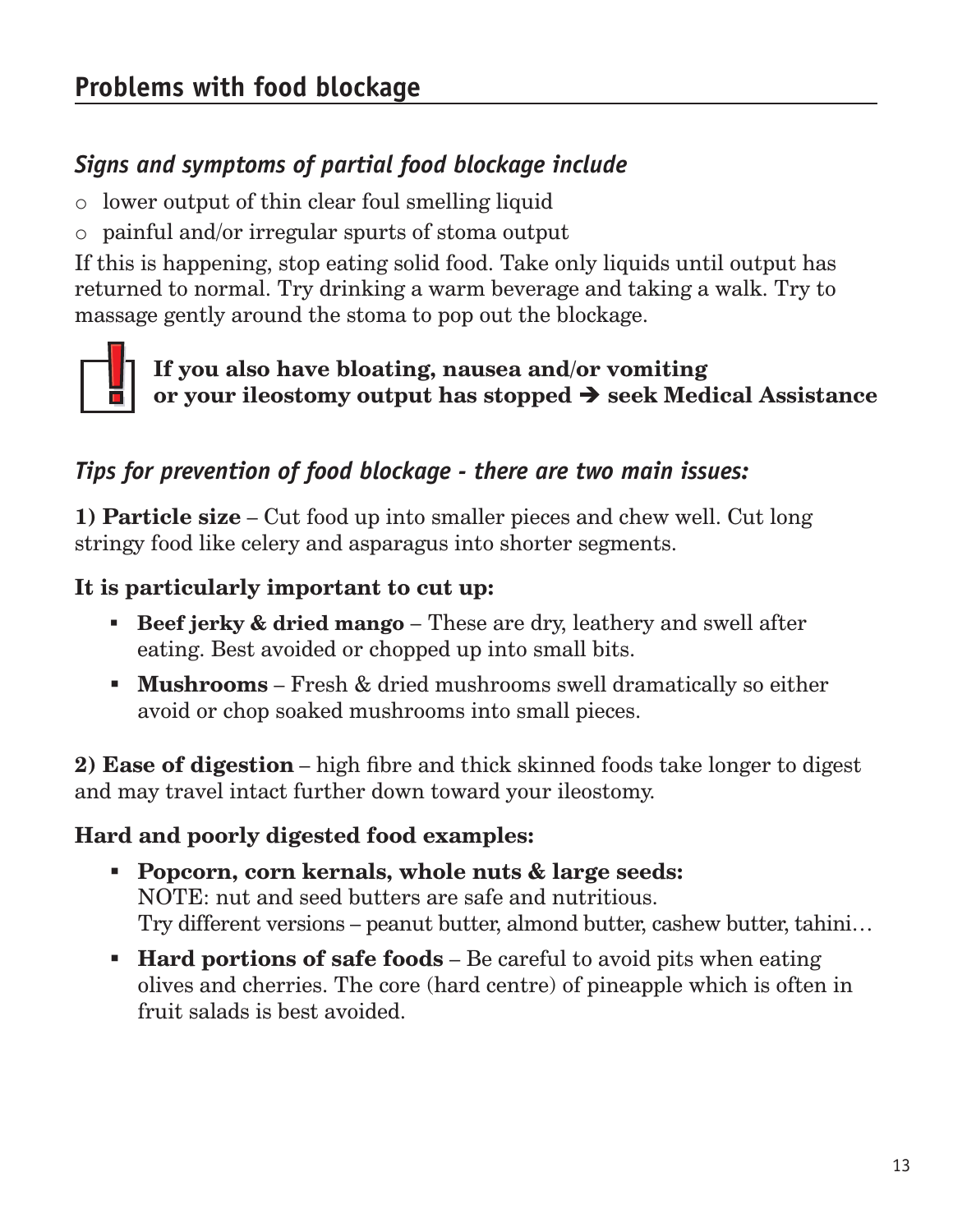# **Help – Phone numbers and websites**

#### **Nutrition counselling**

This information is not meant to replace consultation with a Registered Dietitian. Discuss this pamphlet with your hospital and/or community dietitian and call them if you have questions about this ileostomy information. Contact information:

| Dietitian:                 | <b>RD</b>       |
|----------------------------|-----------------|
| Telephone ______-_________ | Phone extension |
| Location or services:      |                 |

### **Resources for ileostomy information and/or support**

These resources are provided as sources of additional information believed to be reliable and accurate at the time of publication and should not be considered an endorsement of any information, service, product or company.

- UOA The United Ostomy Association of Canada Inc. http://www.ostomycanada.ca/ & http://uoacvancouver.weebly.com/
- Canadian Society of Intestinal Research http://badgut.org/
- Canadian Cancer society www.cancer.ca has ostomy resources
- □ Companion magazine http://companionibd.com/
- Clothing ideas and support http://stolencolon.com/swimsuits-ostomy/
- Crohn's and Colitis Foundation of Canada www.ccfc.ca
- □ Hydration and ostomy www.stomawise.co.uk/diet/dehydration
- Vegetarian with ileostomy https://www.veganostomy.ca/
- Social media try #ostomy #ileostomy #nocolonstillrollin #ostoMYstory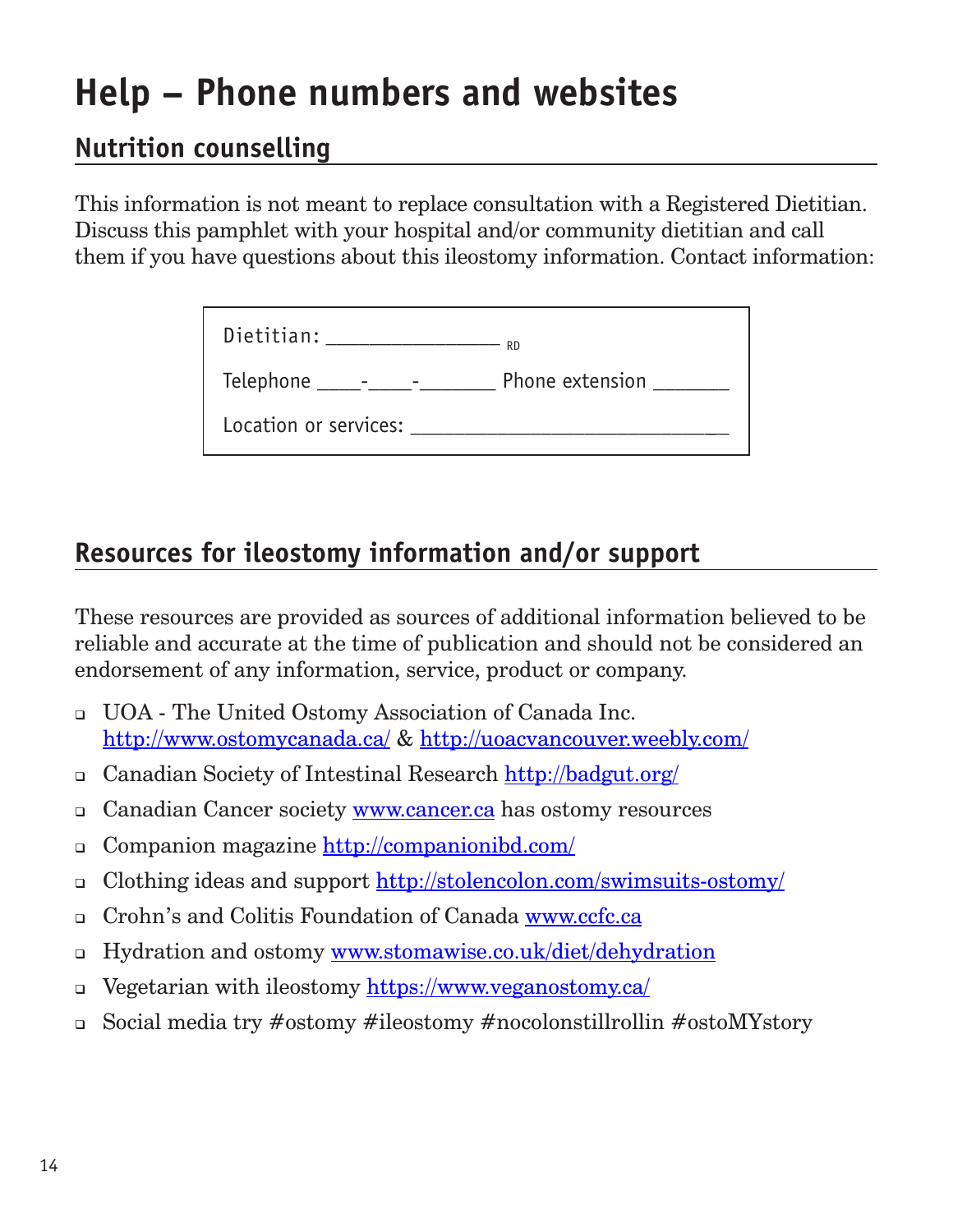Personalized start date:

# **Beyond surgery**

# **Progressing to a regular diet**

Food tolerance is very individual. A normal diet is often possible especially if you chew well. Swelling and inflammation decrease over time as your body recovers from surgery. About 6 weeks after your surgery, you will be ready to slowly return to your usual diet. Try one new food at a time. Start with a soft version and cut it into smaller than usual pieces. Wait a day before trying another new food. This way you will know how you react before you try something else. If a certain food causes a problem for you, avoid it for now, and then try it again in a few weeks. In other words, your body may react differently later.

# **Resource for health information**



**HealthLink BC** (www.healthlinkbc.ca) **is available for health issues and questions. Call 8-1-1** to speak with a dietitian, nurse, and/or pharmacist. Services are available in 130 languages. For deaf and hearing-impaired assistance (TTY), call 7-1-1.